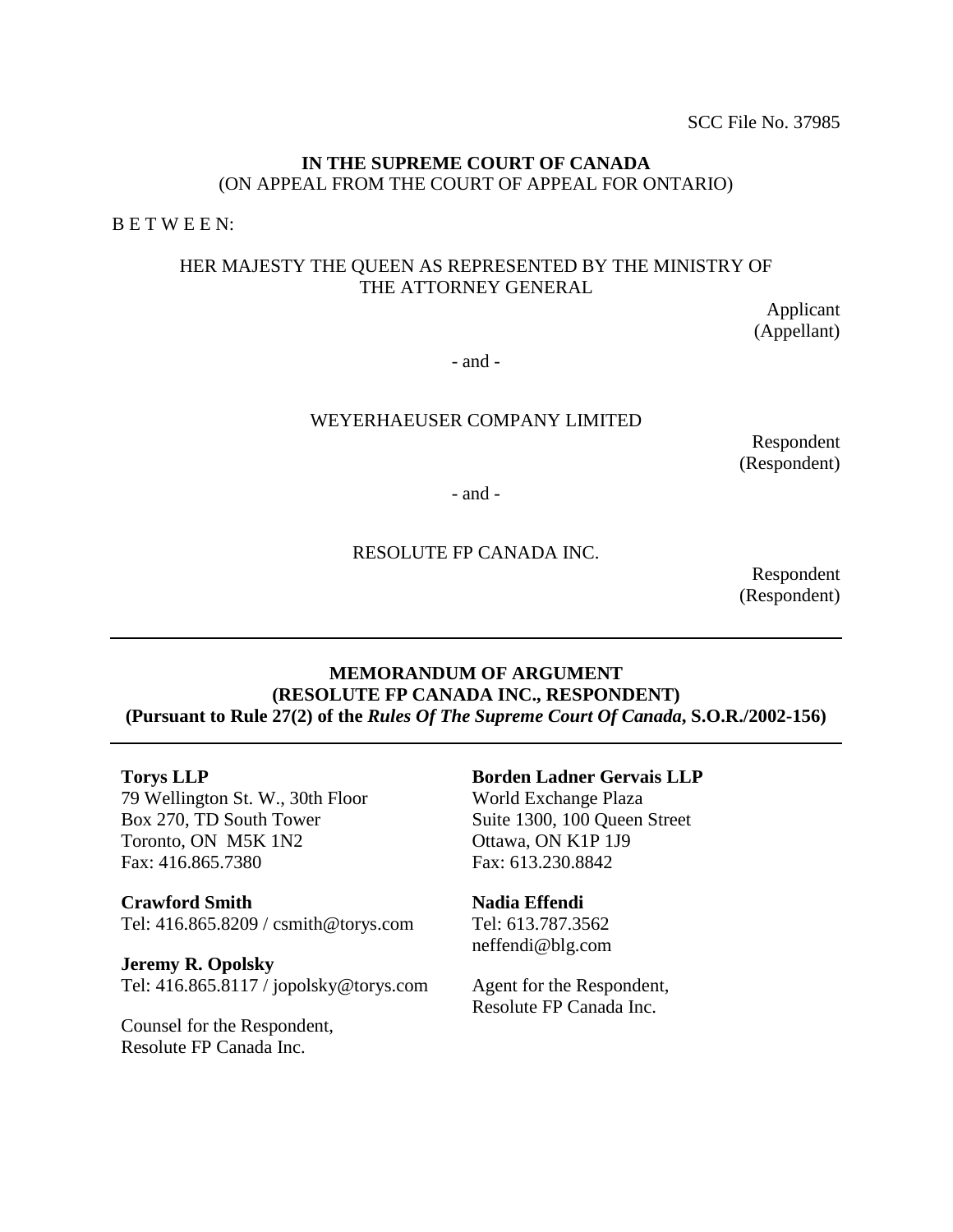# TO: **MINISTRY OF THE ATTORNEY GENERAL**

Crown Law Office - Civil 720 Bay Street, 8th Floor Toronto, ON M7A 2S9 Fax: 416.326.4181

# **Leonard F. Marcello**

Tel: 416.326.4939 leonard.marsello@ontario.ca

#### **Tamara D. Barclay**

Tel: 416.326.4103 tamara.barclay@ontario.ca

#### **Nansy Ghobrial**

Tel: 416.326.7246 nansy.ghobrial@ontario.ca

Counsel for the Applicant, Her Majesty the Queen as Represented by the Ministry of the Attorney General

## **BORDEN LADNER GERVAIS LLP**

Barristers & Solicitors Bay Adelaide Centre 22 Adelaide Street West, Suite 3400 Toronto, ON M5H 4E3 Fax: 416.367.6749

#### **Christopher D. Bredt**

Tel: 416.367.6165 cbredt@blg.com

## **Markus Kremer**

Tel: 416.367.6658 mkremer@blg.com

### **Alannah Fotheringham**

Tel: 416.367.6394 afotheringham@blg.com

Counsel for the Respondent, Weyerhaeuser Company Limited

## **SUPREME COURT ADVOCACY LLP**

100-340 Gilmour Street Ottawa, ON K2P 0R3 Fax: 613.695.8580

#### **Marie-France Major**

mfmajor@supremeadvocacy.ca

Agent for the Applicant, Her Majesty the Queen as represented by the Ministry of the Attorney General

#### **BORDEN LADNER GERVAIS LLP**

World Exchange Plaza Suite 1300 100 Queen Street Ottawa, ON K1P 1J9 Fax: 613.230.8842

## **Nadia Effendi**

Tel: 613.237.5160 Email: neffendi@blg.com

Agent for the Respondent, Weyerhaeuser Company Limited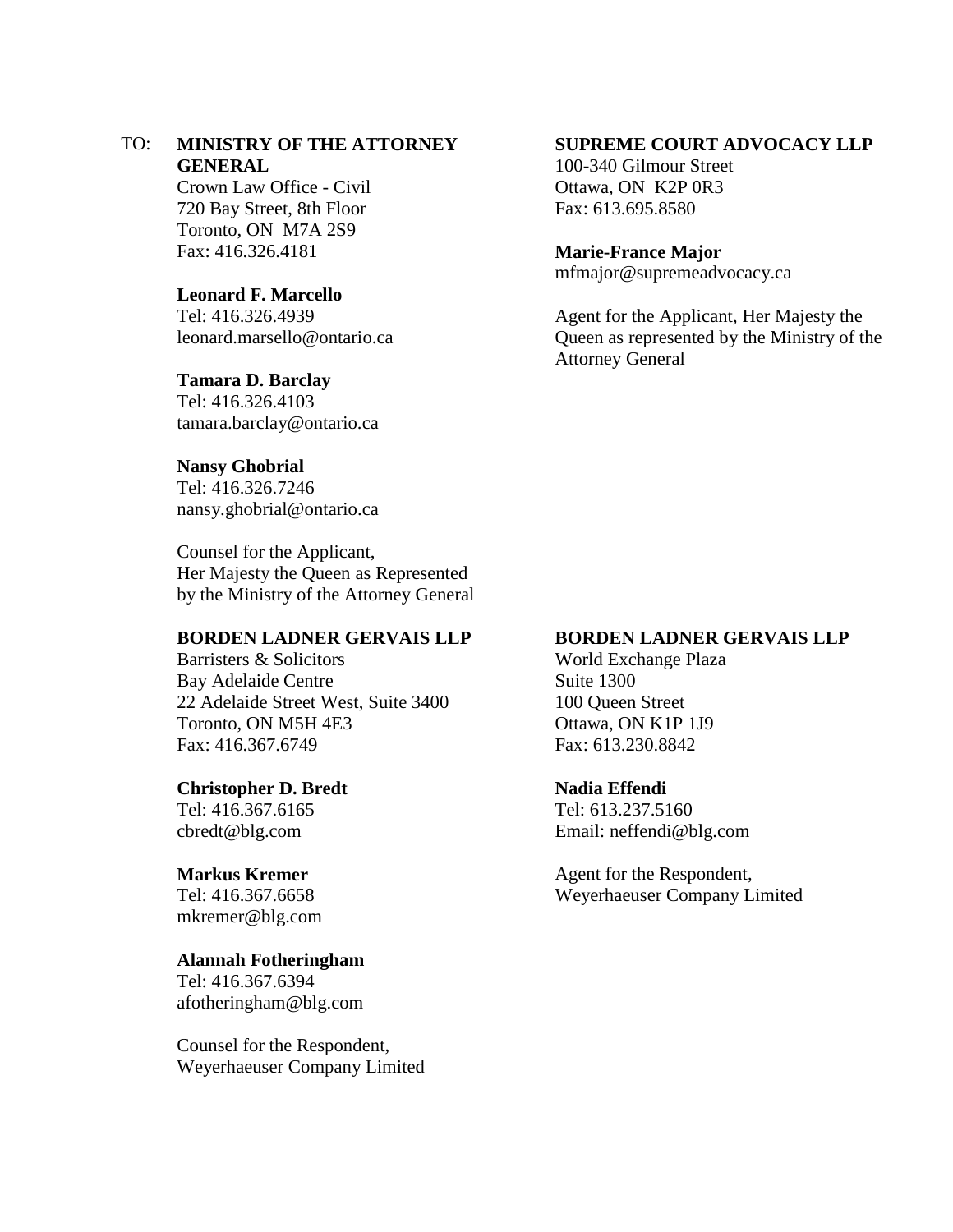# **TABLE OF CONTENTS**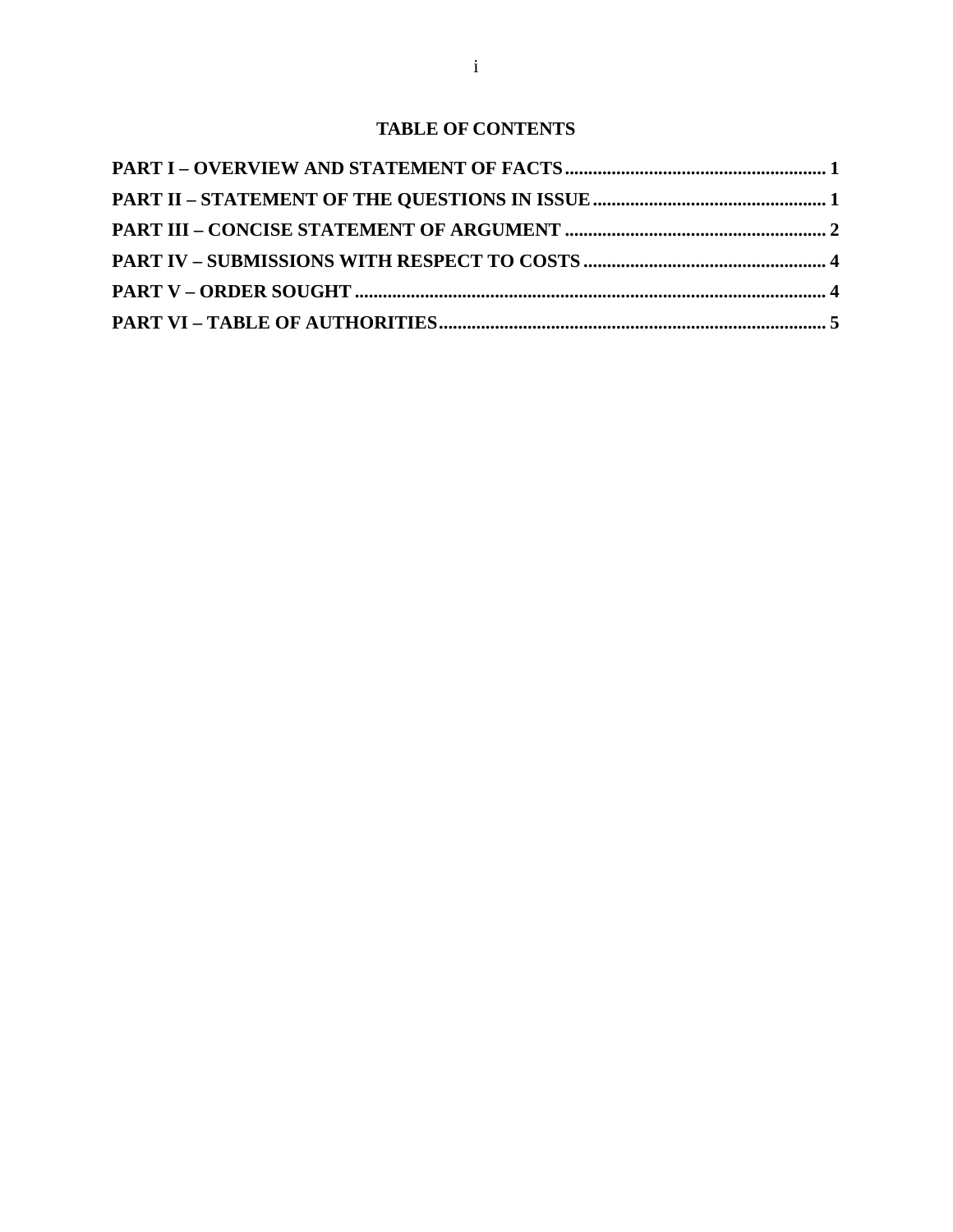## <span id="page-3-0"></span>**PART I – OVERVIEW AND STATEMENT OF FACTS**

1. The Crown in Right of Ontario ("Ontario") made two contracts for environmental indemnification, one in 1979 and one in 1985. Ontario did so for important reasons: to ensure the viability of industry in a small, northern Ontario region. It got what it bargained for: Resolute's predecessor bought an environmentally contaminated site, invested in it, and successfully preserved a one-industry town. Ontario now seeks to resile from its side of the indemnities.

2. Each of the three parties to this action have sought leave to appeal to this Court on different legal issues. The theme underlying each application is the same: does the law allow the Crown to escape the terms of its bargain or must it keep its promises?

3. In this application, Ontario highlights the issue of fettering as one that calls out for clarification from this Court. The precedents from this Court have been found by lower courts and academics alike to be conflicting and have been applied inconsistently. Resolute agrees with Ontario that the issue needs resolution by this Court, even as it disagrees with Ontario on the purpose and interpretation of the fettering doctrine itself.

4. The background to this case is detailed in Resolute's memorandum of law, dated February 16, 2018, filed in support of its application for leave to appeal (case number 37985, application #1).

## <span id="page-3-1"></span>**PART II – STATEMENT OF THE QUESTIONS IN ISSUE**

5. In effect, Ontario raises two issues that it claims are of national importance :

- (1) the proper interpretation and applicability of the indirect fettering rule and the business contracts exception to the indirect fettering rule; and,
- (2) whether the contractual interpretation in this case was consistent with this Court's jurisprudence.

6. Resolute agrees that the indirect fettering issue is of national importance. It takes no position with respect to the second issue.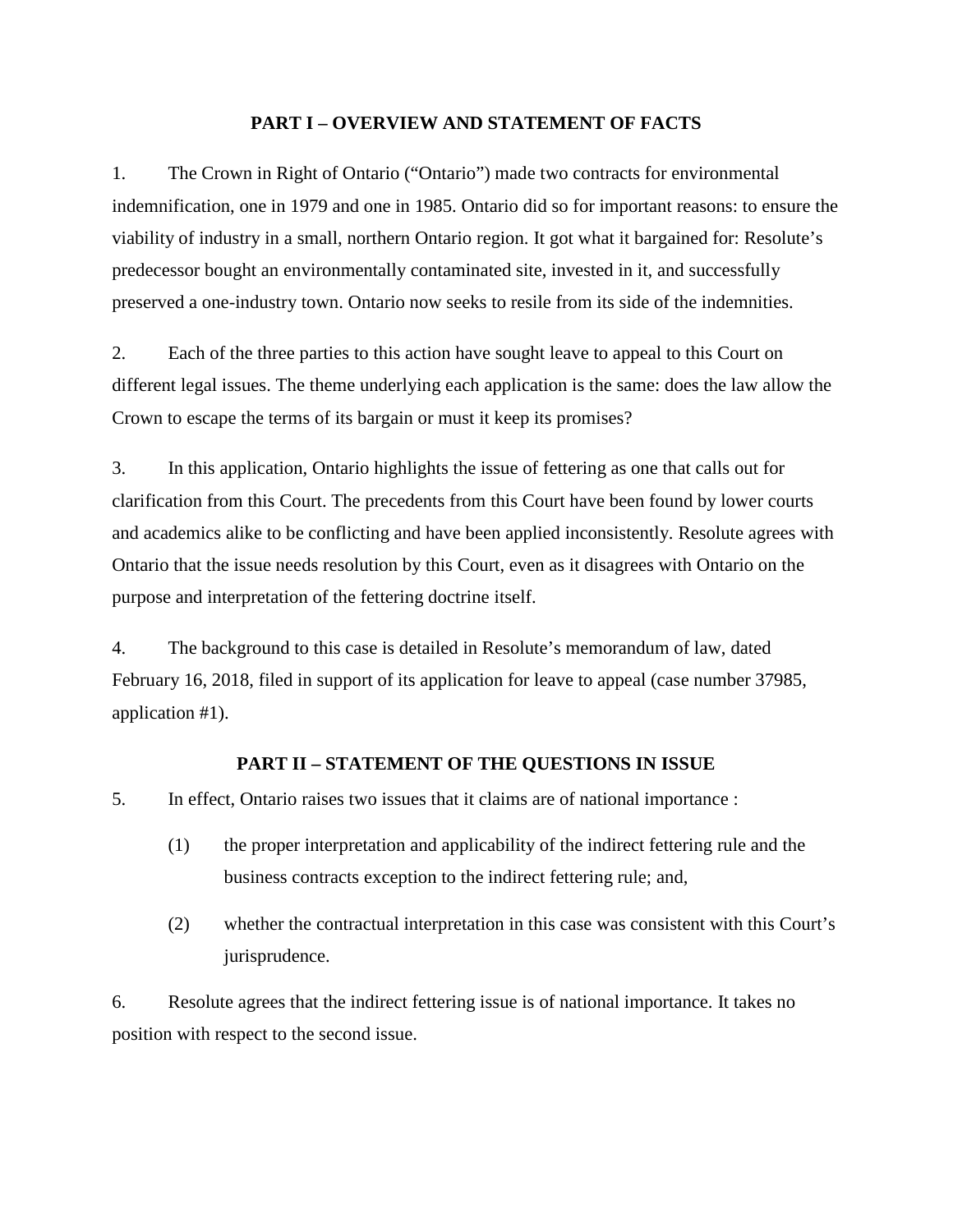#### <span id="page-4-0"></span>**PART III – CONCISE STATEMENT OF ARGUMENT**

7. Ontario seeks leave to appeal to this Court on the basis that the doctrine of fettering specifically, indirect fettering — is plagued by "uncertainty" and "considerable confusion" and thus warrants further examination by this Court. Resolute agrees. The scope of the Crown's contractual obligations with its citizens is a fundamental part of our democracy, yet the jurisprudence is currently split on the applicability and scope of the doctrine. This same issue, whether the Crown is obligated to fulfil its obligations, is at the heart of Resolute's own application for leave to appeal. Both parties' concerns should be heard by this Court, together.

8. The doctrine of fettering, the public policy against a contract restricting the legislative authority of a public body, was most recently addressed by this Court in a trilogy of decisions: *Wellsv Newfoundland*,<sup>[1](#page-4-1)</sup> *Pacific National No. 1<sup>2</sup> and <i>Pacific National No.* 2.<sup>3</sup> The cases have left significant uncertainty, including as to whether an agreement can include financial consequences, for example for breach of contract, for Crown or legislative actions *i.e.* indirect fettering.

9. The more than a decade since these decisions has provided little clarity in the law. Courts across the country have attempted to interpret this Court's fettering jurisprudence, but have produced conflicting results. Academics have not fared any better. One trial court went so far as to write that "there is a very strong argument that *Pacific National No. 1* is wrong and inconsistent with other equally binding and authoritative Supreme Court of Canada's decisions; namely *Wells v. Newfoundland*."<sup>[4](#page-4-4)</sup> Such inconsistency must be finally resolved by this Court.

10. Trial courts have been particularly troubled by the potentially broad conception of fettering proposed in *Pacific National 1* because it appears inconsistent with a fundamental premise of Canadian law: the Crown, like any person who agrees to a contract, must be held to

2

<span id="page-4-2"></span><span id="page-4-1"></span><sup>1</sup> *Wells v. Newfoundland*, [1999] 3 S.C.R. 199.

<span id="page-4-3"></span><sup>2</sup> *Pacific National Investments Ltd. v. Victoria (City)*, 2000 SCC 64.

<sup>3</sup> *Pacific National Investments Ltd. v. Victoria (City)*, 2004 SCC 75.

<span id="page-4-4"></span><sup>4</sup> *Rio Algom Limited v. The Attorney General of Canada,* 2012 ONSC 550, para. 153.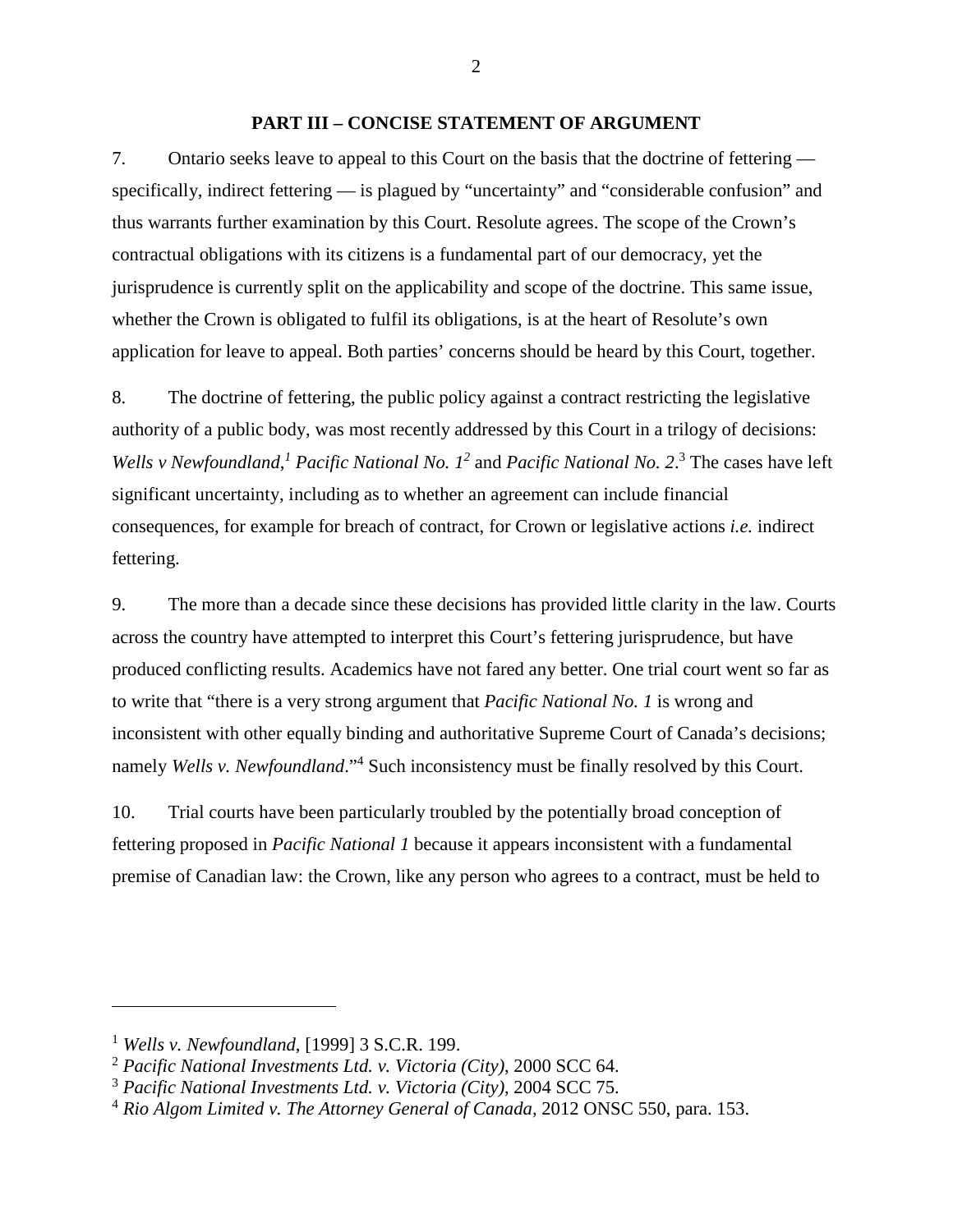its promises or provide compensation when it breaks them.<sup>[5](#page-5-0)</sup> Another trial court wrote that "it should not be a common or simple matter for the Crown to breach its agreements with impunity. We should be able to expect more than that."<sup>[6](#page-5-1)</sup>

11. In essence, fettering should not be interpreted in a manner to allow the Crown to avoid the consequence of a bargain it itself made.

12. This issue is fundamentally the same as the issues raised in Resolute's own application for leave to appeal. When can the Crown escape its contractual obligations?

13. In this case, Ontario granted environmental indemnities to Resolute's predecessor in 1979 and 1985 protecting it from any liability for the mercury contamination on the Dryden undertaking. Resolute's predecessor relied on these indemnities to purchase, upgrade, and operatethe Dryden undertaking and contribute millions to a settlement with First Nations.<sup>7</sup> And as a result, Ontario got what it wanted: investments into the Dryden mill and a revitalized industry in a one-firm town.<sup>[8](#page-5-3)</sup>

14. Yet the majority of the Court of Appeal held that Ontario was not obligated to indemnify Resolute for the very mercury contamination for which it had agreed to indemnify Resolute's predecessor. The Crown escaped the substance of its contractual commitment because the Court of Appeal adopted an antiquated and outdated conception of the common law of assignment that is inconsistent with modern environmental regulation. Ontario now stands to benefit from a windfall: it will not have to address the environmental liability that it had agreed to indemnify,

<span id="page-5-0"></span><sup>5</sup> *Rio Algom Limited v. The Attorney General of Canada,* 2012 ONSC 550, paras. 148-155; *Ontario First Nations (2008) Limited Partnership v. Aboriginal Affairs (Ontario)*, 2013 ONSC 7141, para. 59.

<span id="page-5-1"></span><sup>6</sup> *Ontario First Nations (2008) Limited Partnership v. Aboriginal Affairs (Ontario)*, 2013 ONSC 7141, para. 59.

<span id="page-5-3"></span><span id="page-5-2"></span><sup>7</sup> *Weyerhaeuser Company Limited v. Ontario (Attorney General)*, 2016 ONSC 4652, Motion Judge Reasons, paras. 9-10, Her Majesty the Queen's Leave Application ("CLA"), Tab 2A, p. 6. <sup>8</sup> *Weyerhaeuser Company Limited v. Ontario (Attorney General)*, 2017 ONCA 1007, Court of Appeal Reasons, paras. 17-19, CLA, Tab 2C, pp. 30-31; Ontario, Legislative Assembly, Official Report of Debates (Hansard), 31st Parl., 3rd Sess., (8 November 1979) Statement of the Honourable Frank S. Miller.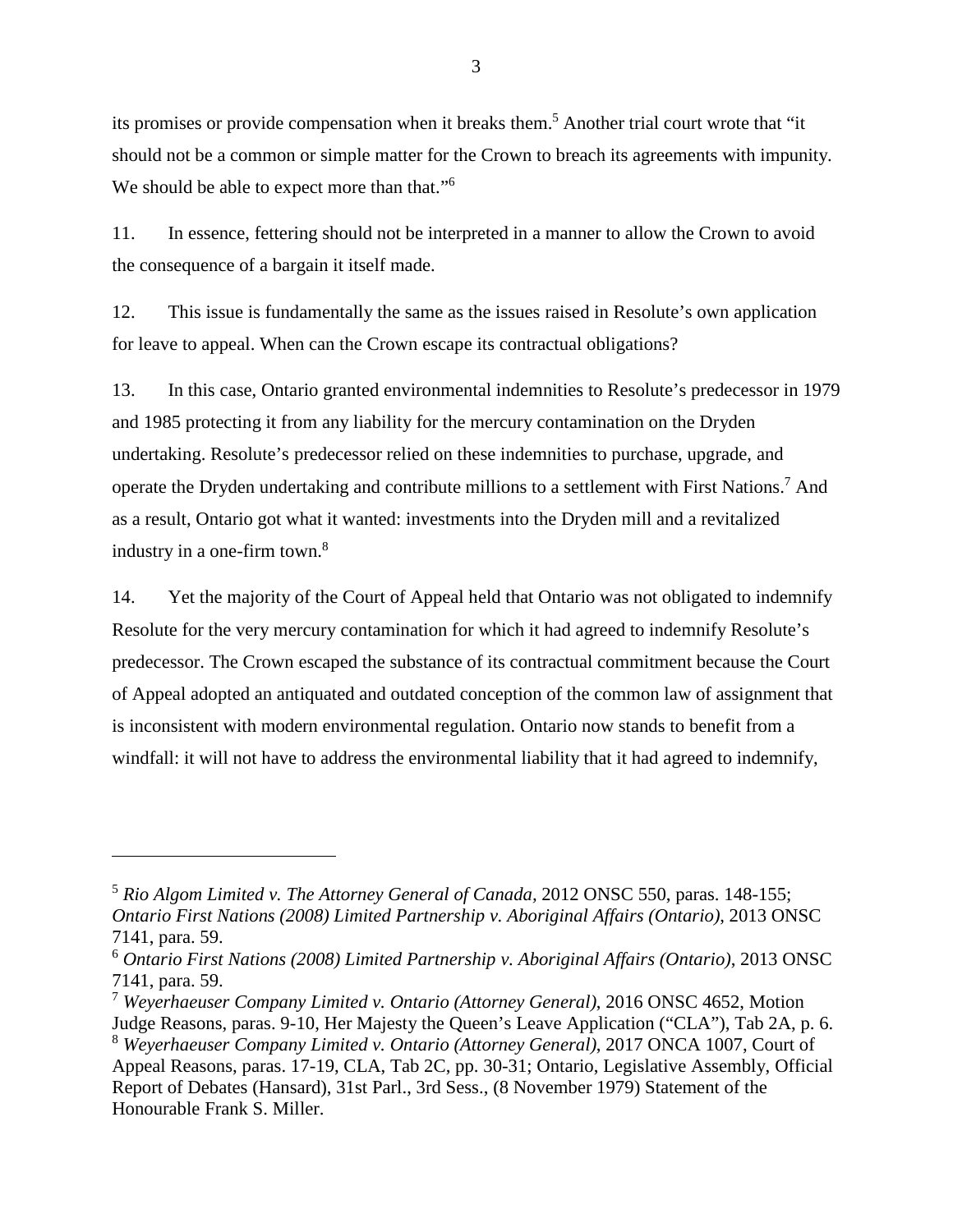even though it profited in the 1970s and **1980s** from the reliance that it induced from these indemnities.

15. Granting leave in this case appeal would provide an opportunity for the Court to provide clarity on each of these critical issues.

## **PART IV — SUBMISSIONS WITH RESPECT TO COSTS**

16. In light of the issues of national and public importance at stake in this application, the respondent does not seek the costs of this application.

## **PART V — ORDER SOUGHT**

17. Resolute does not oppose this Court granting Ontario's application for leave to appeal to this Honourable Court from the decision of the Court of Appeal.

April 11, 2018 ALL OF WHICH IS RESPECTFULLY SUBMITTED

Wels Crawford Smith Jeremy Opolsky

Counsel for the Respondent Resolute Canada Inc.